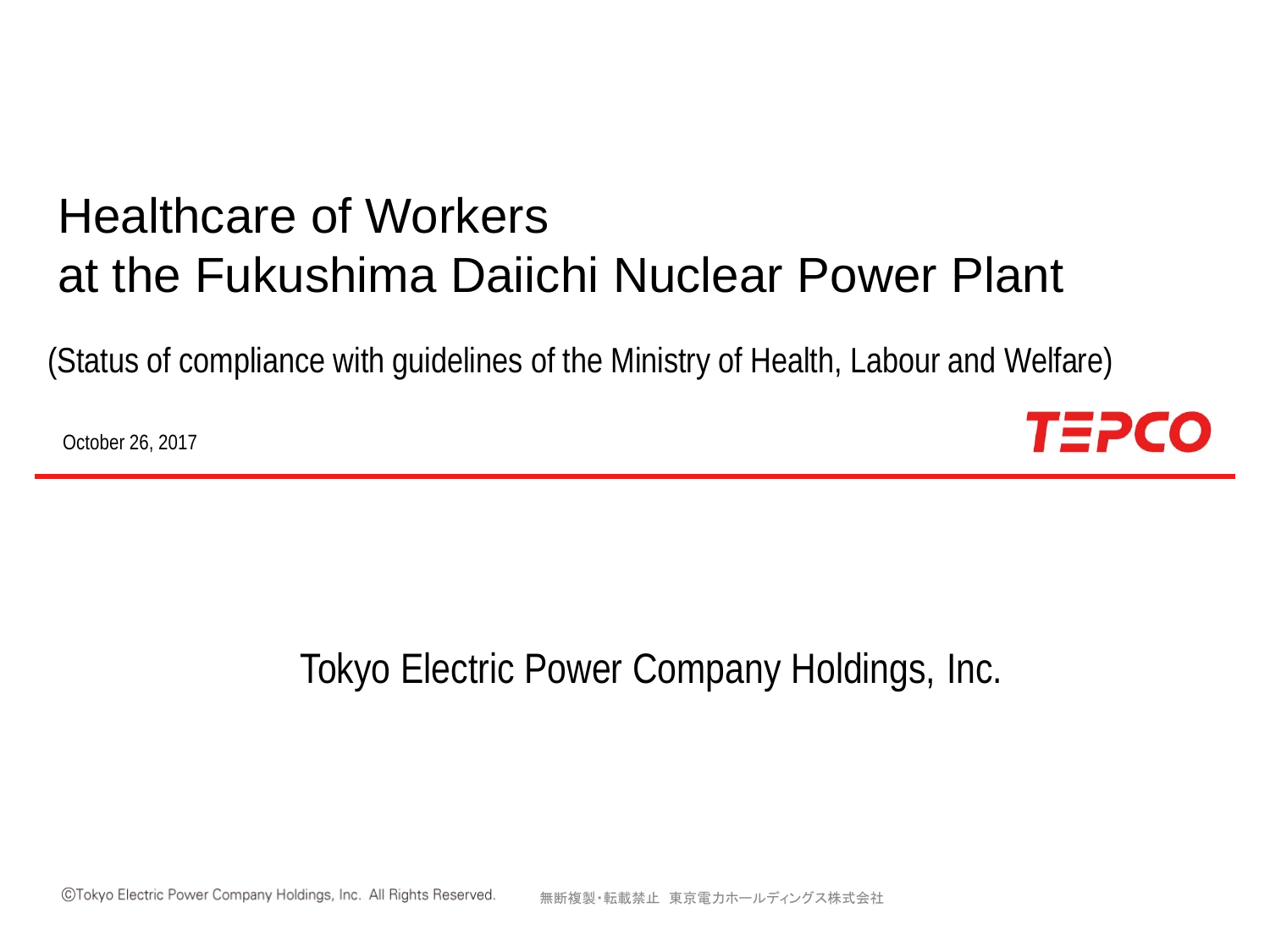## TEPCO

### **A system to confirm the following has been established and is being operated by each primary contractor and TEPCO as measures for healthcare of workers at the Fukushima Daiichi Nuclear Power Plant.**

- Target: Workers who have been considered as **"requiring thorough examination", "requiring medical treatment", and "requiring continued medical treatment"** as a result of medical examinations
- Purpose: To confirm that the above workers **have received medical checks and work instructions, etc. as needed**

#### <Background>

- As the response to the guidelines of the Ministry of Health, Labour and Welfare, operation of this system started in July 2016 (partially in August), in cooperation with the primary contractors, with specific achievement goals concerning the suggestions provided by the University of Occupational and Environmental Health, Japan.
- It has been decided that the confirmation should be made, based on quarterly reports from each primary contractor, on the status of their health management for the time being.

(The state of health management has been reported at the Secretariat meetings of the Joint Team for Decommissioning and Contaminated Water Issues since the management state of the FY2016 2nd quarter.)

**This report confirms management status of the FY2017 1st quarter (medical examinations from April to June) and the follow-up status of those in the 4th quarter of the previous FY and earlier.** ⇒ **The summary is shown on pages 2 and 3.**

[Clear Achievement Goal]

To achieve a state wherein the following five items are certainly implemented by both TEPCO and the primary contractors for the workers of the relevant subcontractors.

- 1) Ensuring that all workers receive necessary medical examinations on a periodical basis
- 2) Ensuring that any worker, considered to require medical treatment or a thorough examination as a result of medical examinations, has visited a medical institution
- 3) Ensuring that any worker, considered to require medical treatment as a result of visiting a medical institution, has continued/will continue to receive the necessary medical treatment at least while the worker is working on the premises of the Fukushima Daiichi Nuclear Power Plant
- 4) Ensuring that actions including work-related measures have been taken based on results of the periodical medical examinations
- 5) Ensuring that the state of implementation of the work-related measures is continually checked and the measures are continually reviewed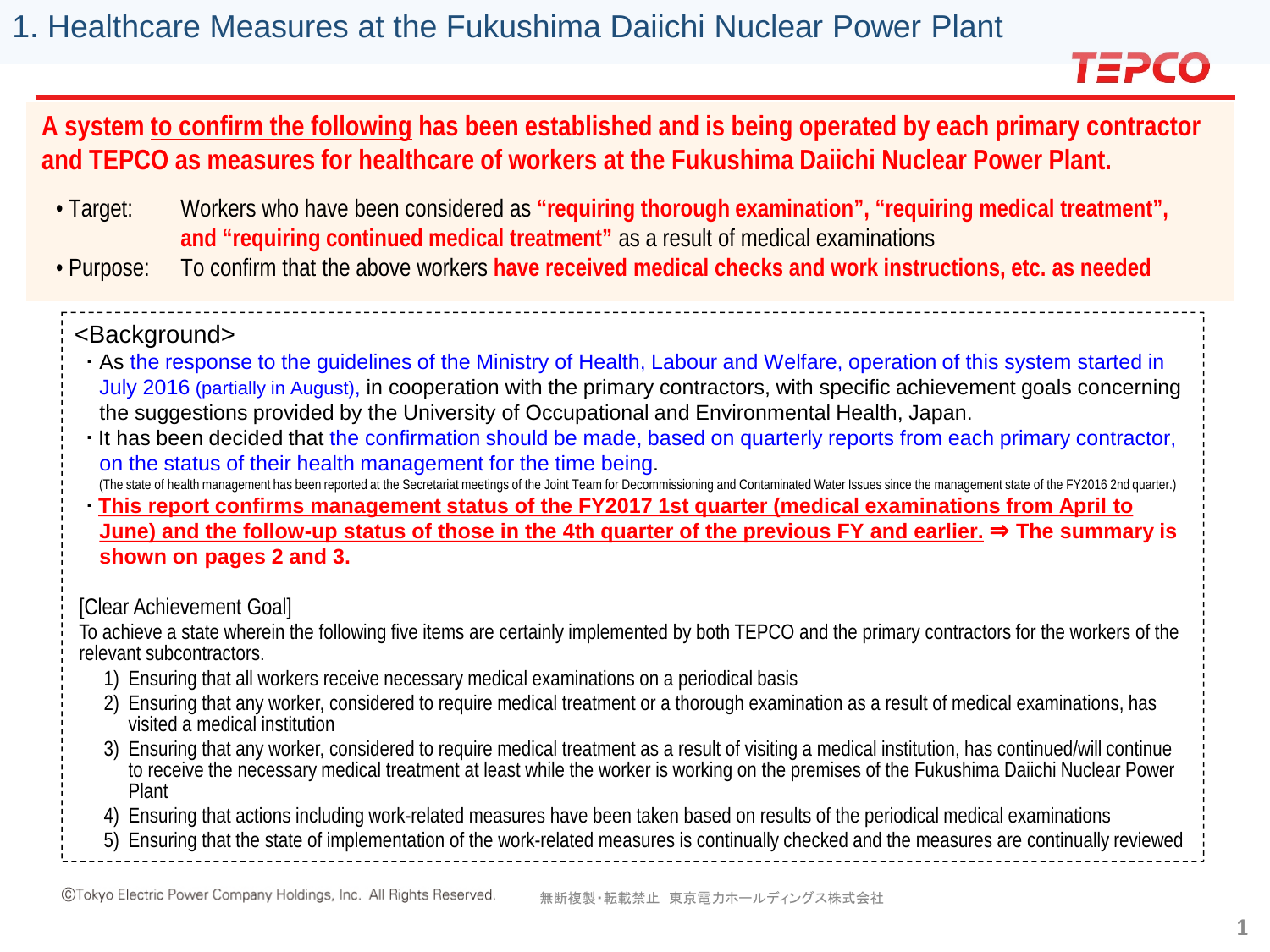#### **Results: summarizing the state of management for medical examinations conducted in the 1st quarter (April to June)**

#### **(1) The workers' reception of medical examinations and the results** [No. of offices covered: 51 (primary contractors: 48)]

▪ A total of 6,376 workers received medical examinations during the period, and a total of 1,499 workers (24% of all workers) were considered as "requiring thorough examination," "requiring medical treatment" or "requiring continued medical treatment." Of them, the number of those considered as "requiring a thorough examination" was 609 (9.6% of all workers).

#### **(2) Actions for those considered as "requiring thorough examination"**

- When the primary contractors submitted reports to us, 58% of the workers had already received thorough examinations and were in a state where work-related measures had been completed (A), and those including workers for whom such measures are expected to be completed (B) accounted for 72%.
- All the contractors were in a state where instructions and management are appropriately implemented under the established system.
- Concerning the 28% who replied they had not received a medical examination even after the instructions were provided (C), their subsequent statuses will be checked in the next 2nd quarter report.

| Number of workers considered as "requiring thorough examination": 609<br>Status: A (Received thorough exam, and work-related measures | 354 |  |
|---------------------------------------------------------------------------------------------------------------------------------------|-----|--|
| by the operator have been completed as necessary)                                                                                     |     |  |
| B (Currently in process)                                                                                                              | 86  |  |
| C (Received no thorough exam yet even after instructions)                                                                             | 169 |  |

Note: We have asked the contractors to report the state of actions for those "requiring medical treatment" or "requiring continued medical treatment," other than those "requiring thorough examination," in the next but one quarterly report.

⇒A state wherein the primary contractors appropriately present reports, the systems constructed by the contractors effectively function, and we can understand the circumstances including the state of implementation at the relevant subcontractors



Note: The number of workers is a simple sum of those reported from each company and may include double counting due to relocation of workers or the counting system by examination items, etc. The same applies to the next page.

CTokyo Electric Power Company Holdings, Inc. All Rights Reserved. 無断複製・転載禁止 東京電力ホールディングス株式会社